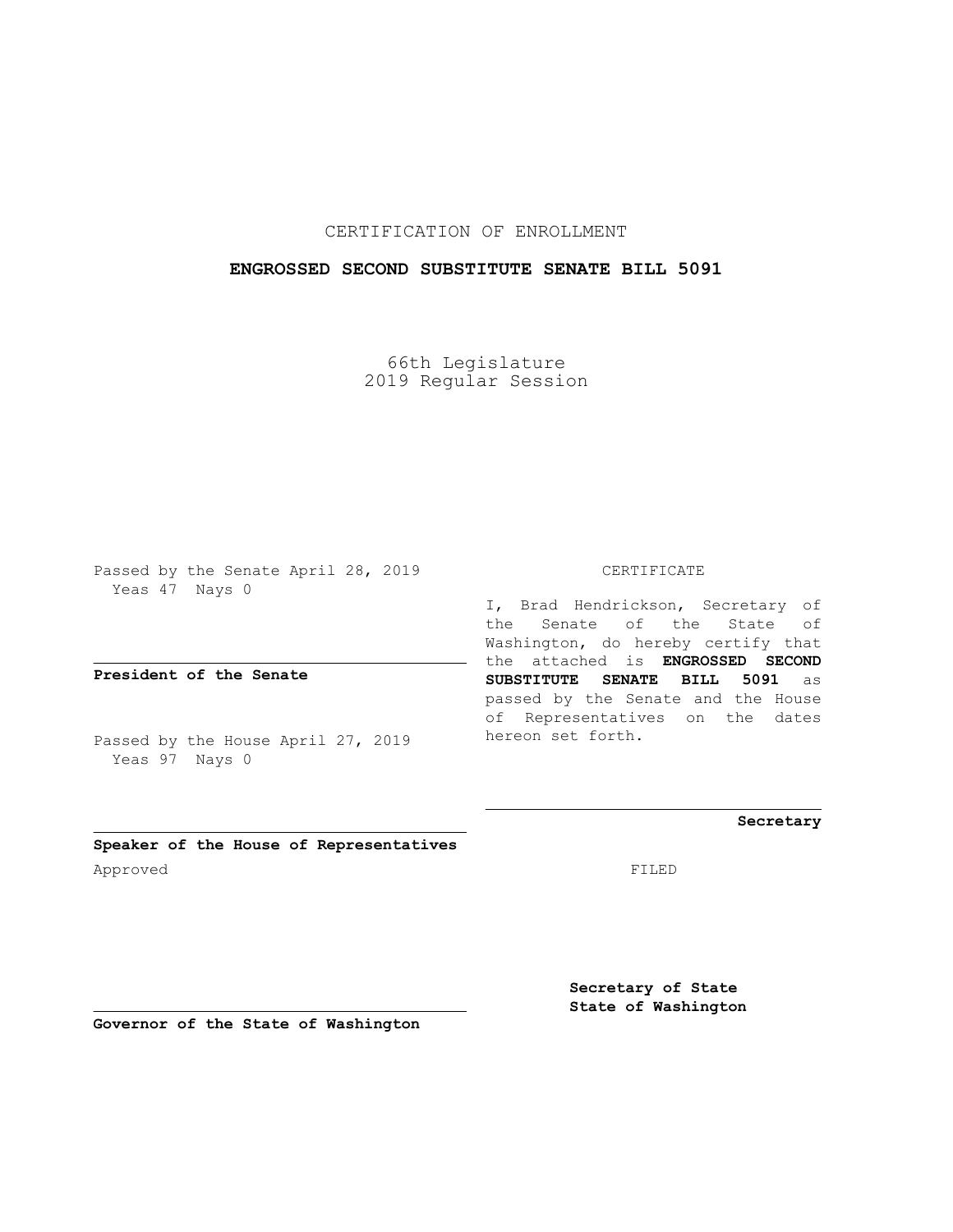#### **ENGROSSED SECOND SUBSTITUTE SENATE BILL 5091**

AS AMENDED BY THE HOUSE

Passed Legislature - 2019 Regular Session

# **State of Washington 66th Legislature 2019 Regular Session**

**By** Senate Ways & Means (originally sponsored by Senators Wellman, Conway, Darneille, Wilson, C., Kuderer, and Takko)

READ FIRST TIME 03/01/19.

 AN ACT Relating to state and federal special education funding; amending RCW 28A.150.392, 28A.150.415, 28A.150.390, and 43.09.2856; creating a new section; and providing an expiration date.

BE IT ENACTED BY THE LEGISLATURE OF THE STATE OF WASHINGTON:

 NEW SECTION. **Sec. 1.** The legislature intends to provide the funding necessary to support a comprehensive and responsive education system that fully addresses the needs of students with disabilities eligible for special education. Under the current funding model, students with disabilities eligible for special education are funded as basic education students first, with additional funding provided through a statewide multiplier intended to meet the additional needs of each student as established in the student's individualized education program. Additionally, a safety net administered by the office of the superintendent of public instruction is available for school districts that demonstrate significant extra need beyond what they receive from the base funding formula.

 The legislature notes that school districts across the state have identified the need for additional resources to create the educational environment necessary to give every student with an individualized education program the opportunity to succeed. It is the legislature's intent to provide immediate relief to school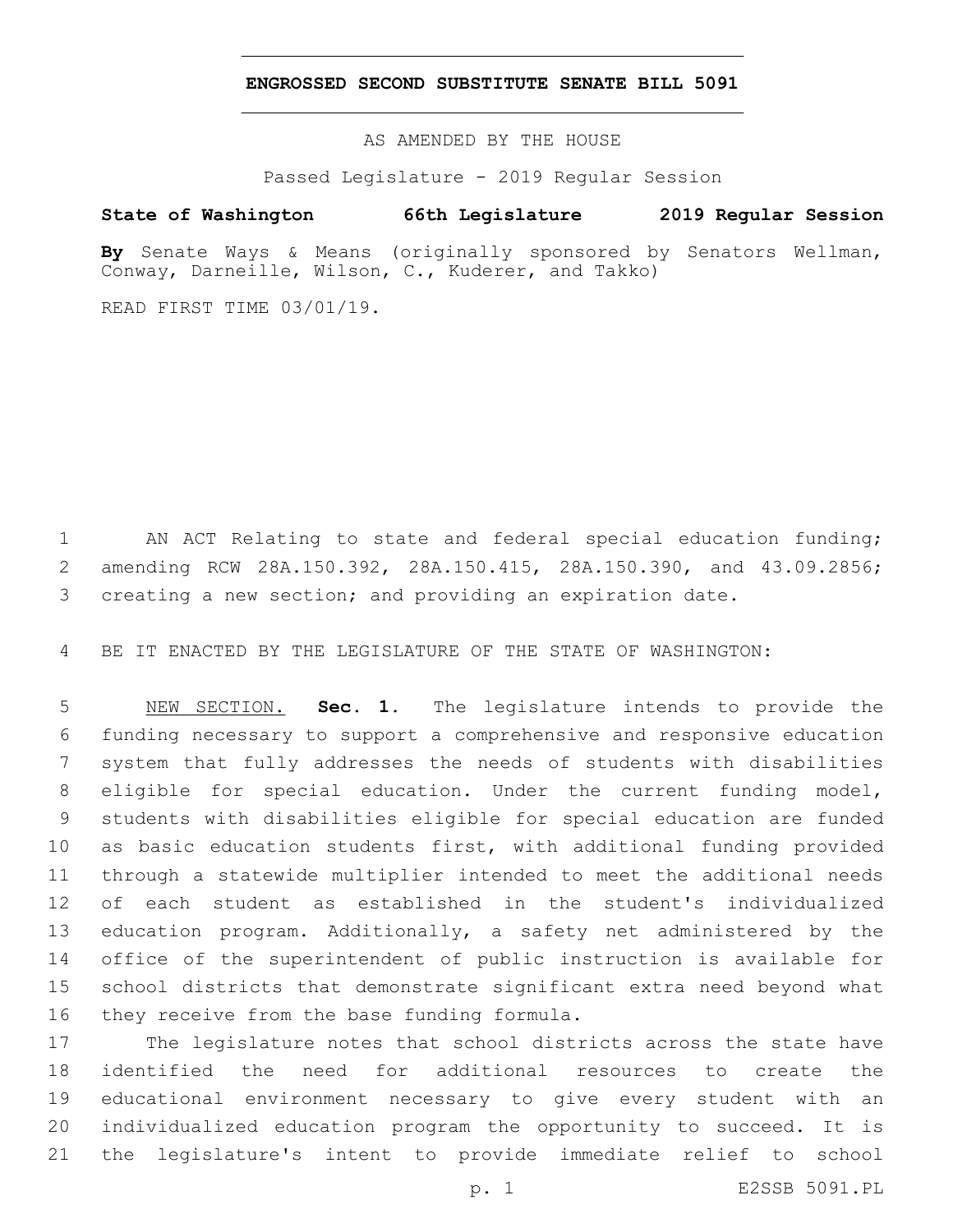district special education programs by enhancing the supplemental funding school districts receive for every student in the program of special education and to provide easier access to the safety net when 4 those base funds are not adequate.

 **Sec. 2.** RCW 28A.150.392 and 2018 c 266 s 106 are each amended to read as follows:6

 (1)(a) To the extent necessary, funds shall be made available for safety net awards for districts with demonstrated needs for special education funding beyond the amounts provided through the special 10 education funding formula under RCW 28A.150.390.

 (b) If the federal safety net awards based on the federal eligibility threshold exceed the federal appropriation in any fiscal year, then the superintendent shall expend all available federal 14 discretionary funds necessary to meet this need.

 (2) Safety net funds shall be awarded by the state safety net oversight committee subject to the following conditions and 17 limitations:

 (a) The committee shall award additional funds for districts that can convincingly demonstrate that all legitimate expenditures for special education exceed all available revenues from state funding 21 formulas.

 (b) In the determination of need, the committee shall consider additional available revenues from federal sources.

 (c) Differences in program costs attributable to district philosophy, service delivery choice, or accounting practices are not 26 a legitimate basis for safety net awards.

 (d) In the determination of need, the committee shall require that districts demonstrate that they are maximizing their eligibility for all state revenues related to services for students eligible for 30 special education((-eligible students)) and all federal revenues from federal impact aid, medicaid, and the individuals with disabilities education act-Part B and appropriate special projects. Awards associated with (e) and (f) of this subsection shall not exceed the total of a district's specific determination of need.

 (e) The committee shall then consider the extraordinary high cost needs of one or more individual students eligible for and receiving 37 special education ((students)). Differences in costs attributable to district philosophy, service delivery choice, or accounting practices 39 are not a legitimate basis for safety net awards.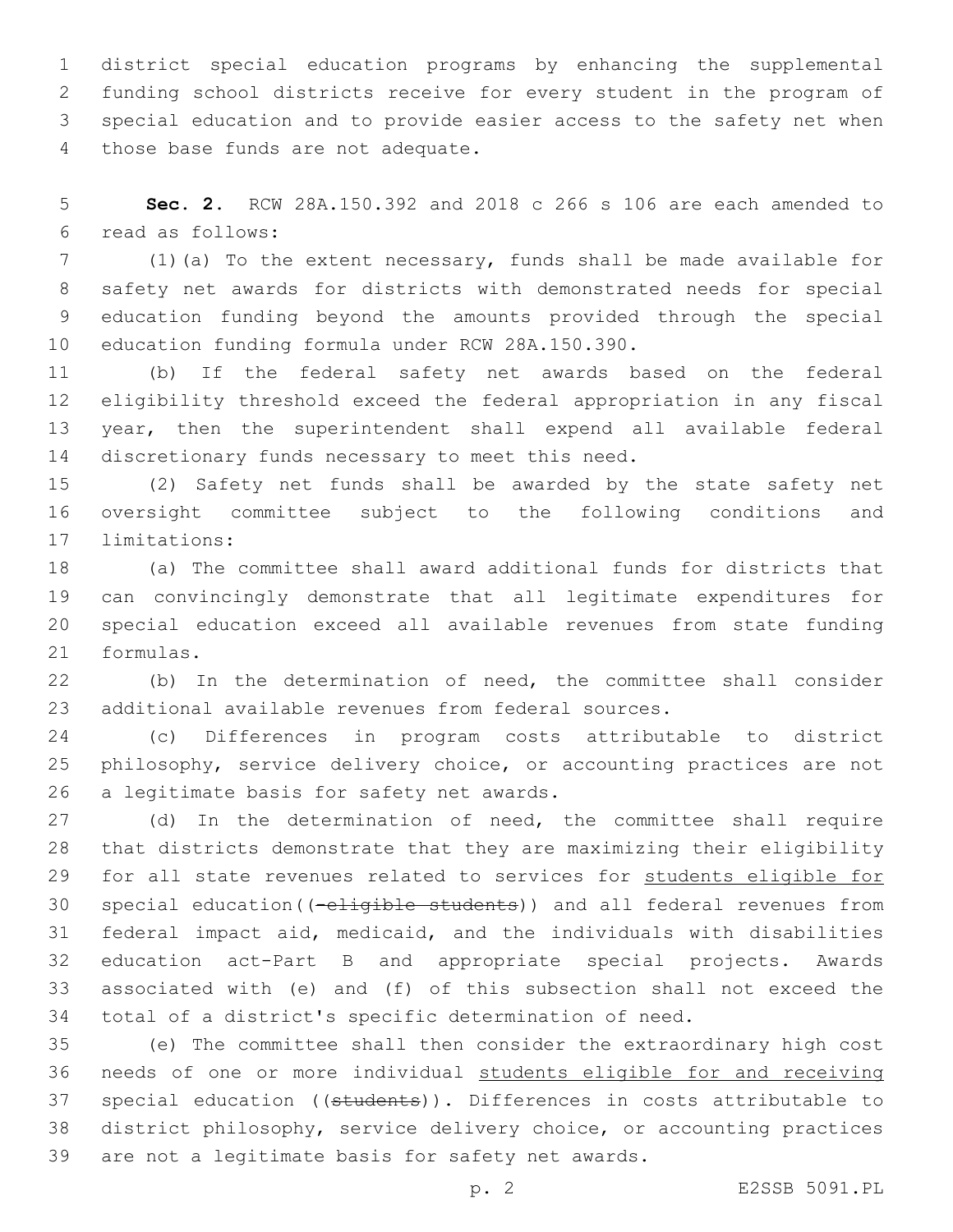(f) Using criteria developed by the committee, the committee shall then consider extraordinary costs associated with communities that draw a larger number of families with children in need of special education services, which may include consideration of proximity to group homes, military bases, and regional hospitals. Safety net awards under this subsection (2)(f) shall be adjusted to reflect amounts awarded under (e) of this subsection.

 (g) The committee shall then consider the extraordinary high cost needs of one or more individual students eligible for and receiving 10 special education ((students)) served in residential schools as defined in RCW 28A.190.020, programs for juveniles under the department of corrections, and programs for juveniles operated by 13 city and county jails to the extent they are providing a secondary 14 program of education ((for students enrolled in special education)).

 (h) The maximum allowable indirect cost for calculating safety net eligibility may not exceed the federal restricted indirect cost 17 rate for the district plus one percent.

 (i) Safety net awards shall be adjusted based on the percent of potential medicaid eligible students billed as calculated by the superintendent of public instruction in accordance with chapter 318, 21 Laws of 1999.

 (j) Safety net awards must be adjusted for any audit findings or 23 exceptions related to special education funding.

 (3) The superintendent of public instruction shall adopt such rules and procedures as are necessary to administer the special education funding and safety net award process. By December 1, 2018, the superintendent shall review and revise the rules to achieve full and complete implementation of the requirements of this subsection and subsection (4) of this section including revisions to rules that provide additional flexibility to access community impact awards. Before revising any standards, procedures, or rules, the superintendent shall consult with the office of financial management and the fiscal committees of the legislature. In adopting and revising the rules, the superintendent shall ensure the application process to access safety net funding is streamlined, timelines for submission are not in conflict, feedback to school districts is timely and provides sufficient information to allow school districts to understand how to correct any deficiencies in a safety net application, and that there is consistency between awards approved by school district and by application period. The office of the

p. 3 E2SSB 5091.PL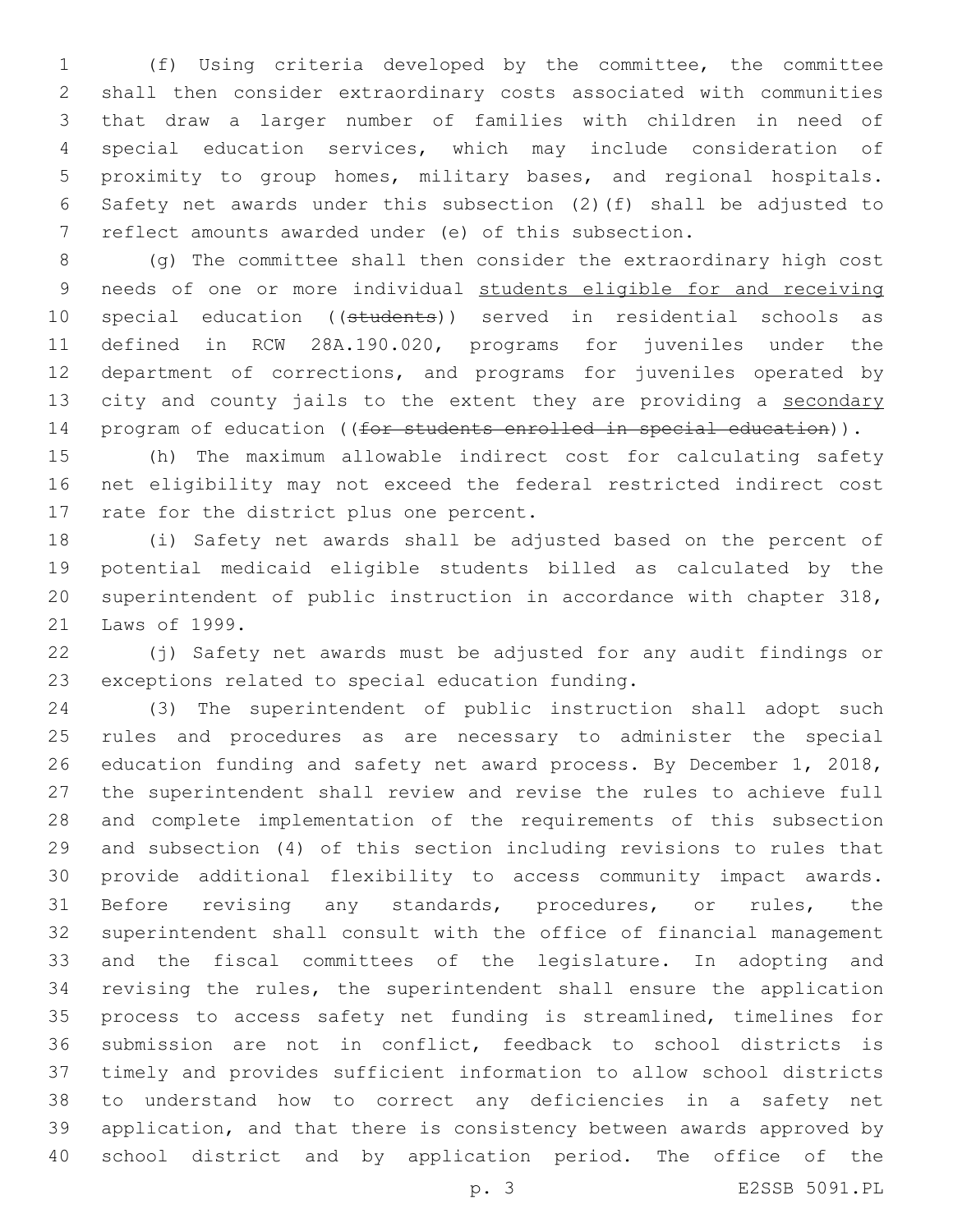superintendent of public instruction shall also provide technical assistance to school districts in preparing and submitting special 3 education safety net applications.

 (4) On an annual basis, the superintendent shall survey districts regarding their satisfaction with the safety net process and consider feedback from districts to improve the safety net process. Each year by December 1st, the superintendent shall prepare and submit a report to the office of financial management and the appropriate policy and fiscal committees of the legislature that summarizes the survey results and those changes made to the safety net process as a result 11 of the school district feedback.

 (5) The safety net oversight committee appointed by the superintendent of public instruction shall consist of:

 (a) One staff member from the office of the superintendent of 15 public instruction;

 (b) Staff of the office of the state auditor who shall be 17 nonvoting members of the committee; and

 (c) One or more representatives from school districts or educational service districts knowledgeable of special education 20 programs and funding.

 (6) Beginning in the 2019-20 school year, a high-need student is eligible for safety net awards from state funding under subsection (2)(e) and (g) of this section if the student's individualized education program costs exceed two and three-tenths times the average 25 per-pupil expenditure as defined in Title 20 U.S.C. Sec. 7801, the every student succeeds act of 2015.

 **Sec. 3.** RCW 28A.150.415 and 2017 3rd sp.s. c 13 s 105 are each 28 amended to read as follows:

 (1) Beginning with the 2018-19 school year, the legislature shall begin phasing in funding for professional learning days for certificated instructional staff. At a minimum, the state must 32 allocate funding for:

(a) One professional learning day in the 2018-19 school year;

 (b) Two professional learning days in the 2019-20 school year; 35 and

(c) Three professional learning days in the 2020-21 school year.

 (2) The office of the superintendent of public instruction shall calculate each school district's professional learning allocation as provided in subsection (1) of this section separate from the minimum

p. 4 E2SSB 5091.PL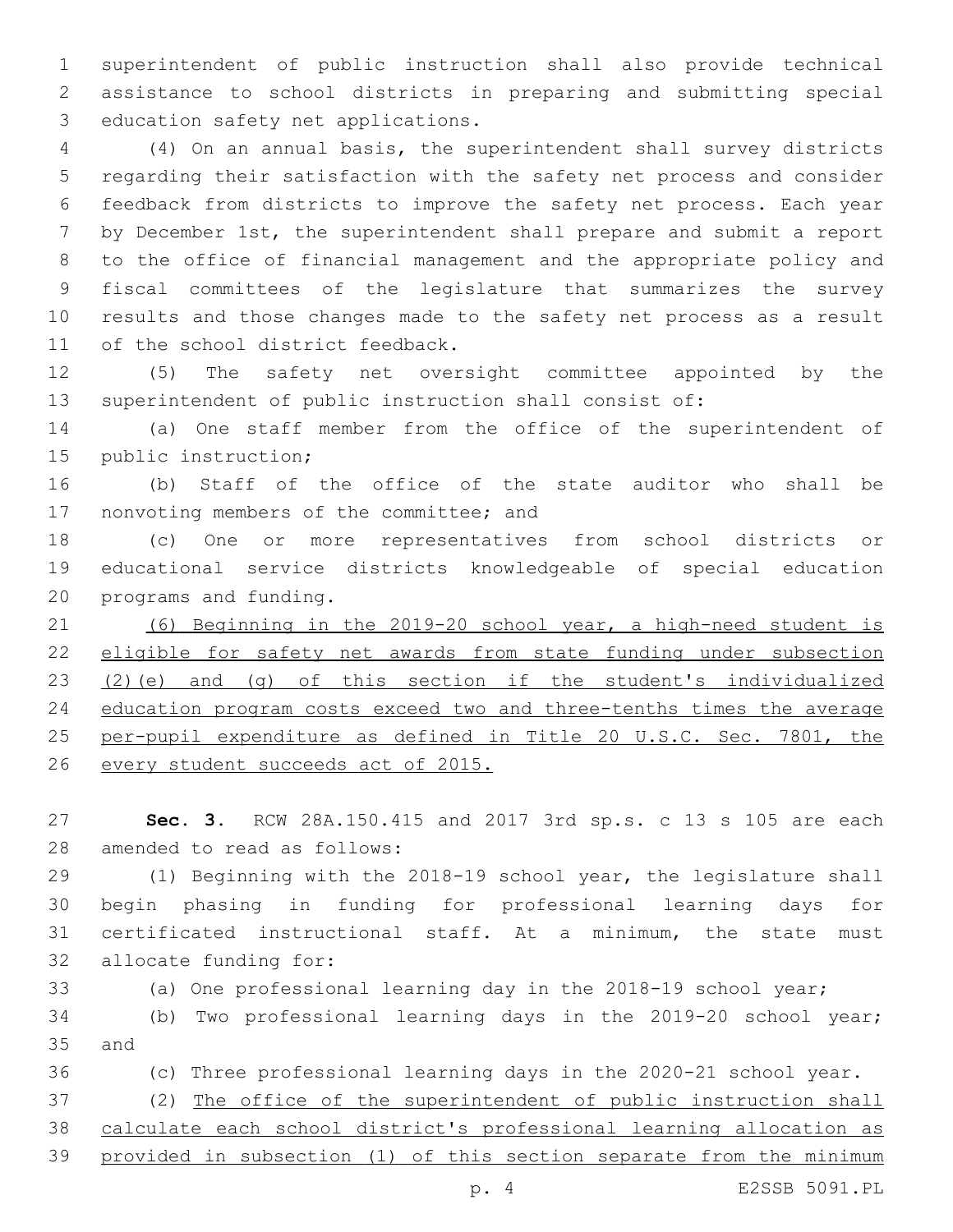state allocation for salaries as specified in RCW 28A.150.410 and associated fringe benefits on the apportionment reports provided to each school district. The professional learning allocation shall be equal to the proportional increase resulting from adding the professional learning days provided in subsection (1) of this section to the required minimum number of school days in RCW 28A.150.220(5)(a) applied to the school district's minimum state allocation for salaries and associated fringe benefits for 9 certificated instructional staff as specified in the omnibus operating appropriations act. Professional learning allocations shall be included in per-pupil calculations, such as special education, for 12 programs funded on a per-pupil basis.

 (3) Nothing in this section entitles an individual certificated instructional staff to any particular number of professional learning 15 days.

16  $((\langle 3 \rangle))$   $(4)$  The professional learning days must meet the definitions and standards provided in RCW 28A.415.430, 28A.415.432, 18 and 28A.415.434.

 **Sec. 4.** RCW 28A.150.390 and 2018 c 266 s 102 are each amended to 20 read as follows:

 (1) The superintendent of public instruction shall submit to each regular session of the legislature during an odd-numbered year a programmed budget request for special education programs for students with disabilities. Funding for programs operated by local school districts shall be on an excess cost basis from appropriations provided by the legislature for special education programs for students with disabilities and shall take account of state funds accruing through RCW 28A.150.260 (4)(a), (5), (6), and (8) and 28A.150.415.29

 (2) The excess cost allocation to school districts shall be based 31 on the following:

 (a) A district's annual average headcount enrollment of students ages birth through four and those five year olds not yet enrolled in 34 kindergarten who are eligible for and ((enrolled in)) receiving special education, multiplied by the district's base allocation per full-time equivalent student, multiplied by 1.15; ((and))

 (b)(i) Subject to the limitation in (b)(ii) of this subsection 38 (2), a district's annual average ((full-time equivalent basic 39 education)) enrollment( $\sqrt{t}$  multiplied by the district's funded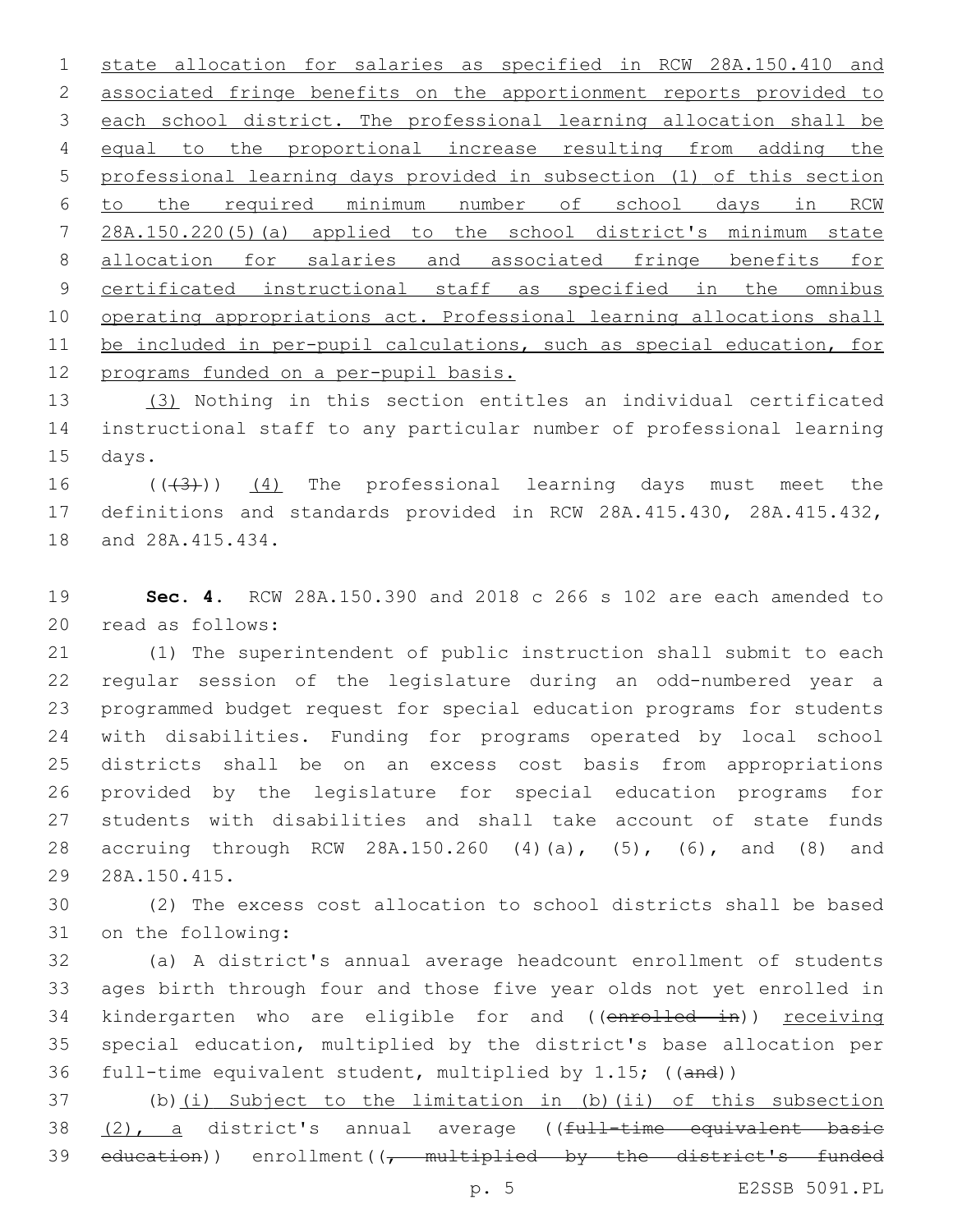enrollment percent)) of resident students who are eligible for and 2 receiving special education, excluding students ages birth through four and those five year olds not yet enrolled in kindergarten, multiplied by the district's base allocation per full-time equivalent 5 student, multiplied by  $((0.9609))$  the special education cost multiplier rate of:

 (A) In the 2019-20 school year, 0.995 for students eligible for and receiving special education.

(B) Beginning in the 2020-21 school year, either:

 (I) 1.0075 for students eligible for and receiving special education and reported to be in the general education setting for 12 eighty percent or more of the school day; or

 (II) 0.995 for students eligible for and receiving special education and reported to be in the general education setting for 15 less than eighty percent of the school day.

16 (ii) If the enrollment percent exceeds thirteen and five-tenths percent, the excess cost allocation calculated under (b)(i) of this subsection must be adjusted by multiplying the allocation by thirteen and five-tenths percent divided by the enrollment percent.

(3) As used in this section:20

 (a) "Base allocation" means the total state allocation to all schools in the district generated by the distribution formula under RCW 28A.150.260 (4)(a), (5), (6), and (8) and the allocation under 24 RCW 28A.150.415, to be divided by the district's full-time equivalent 25 enrollment.

 (b) "Basic education enrollment" means enrollment of resident students including nonresident students enrolled under RCW 28A.225.225 and students from nonhigh districts enrolled under RCW 28A.225.210 and excluding students residing in another district enrolled as part of an interdistrict cooperative program under RCW 28A.225.250.31

32 (c) "Enrollment percent" means the district's resident ((special 33 education)) annual average enrollment of students who are eligible 34 for and receiving special education, excluding students ages birth through four and those five year olds not yet enrolled in kindergarten and students enrolled in institutional education programs, as a percent of the district's annual average full-time 38 equivalent basic education enrollment.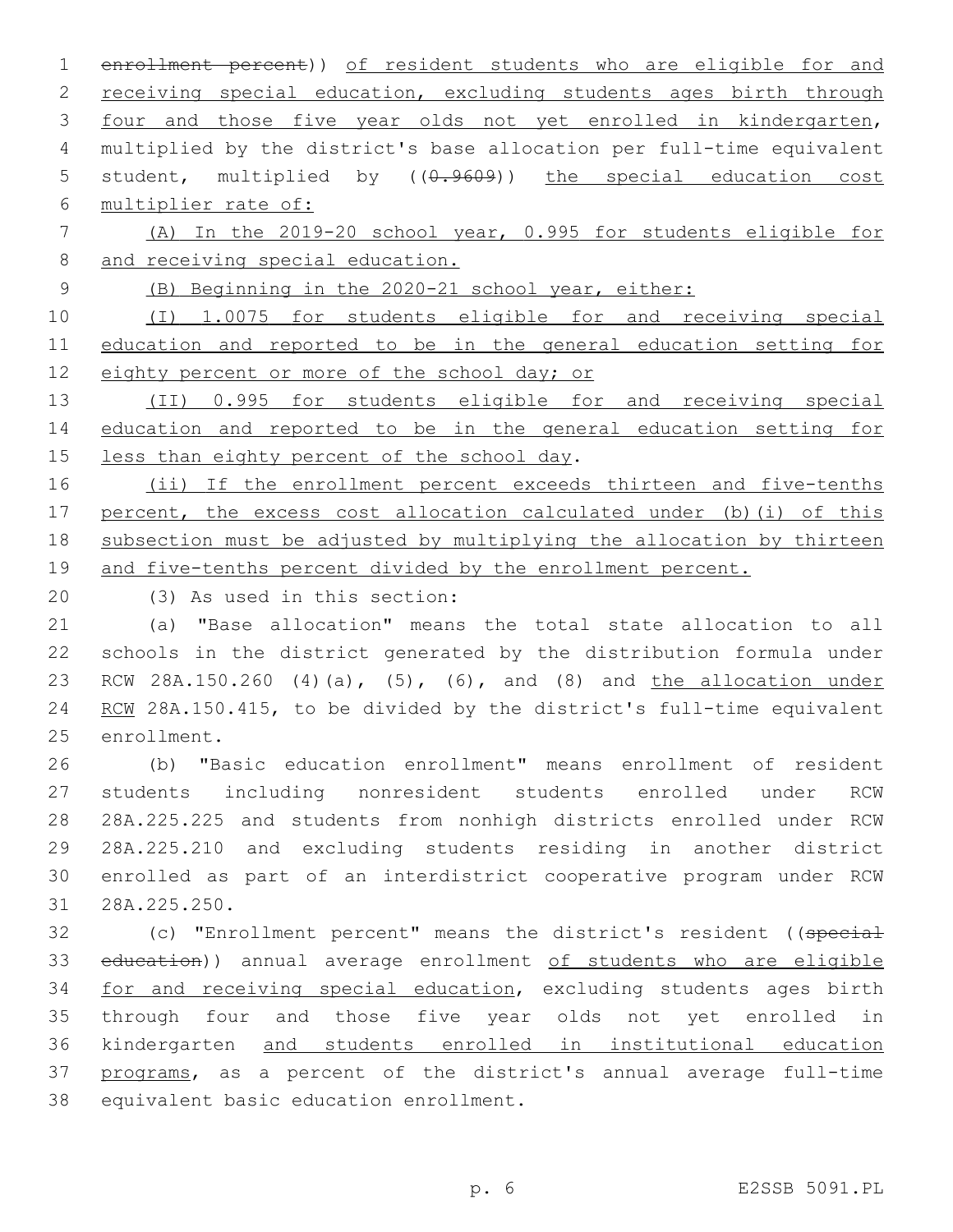(((d) "Funded enrollment percent" means the lesser of the district's actual enrollment percent or thirteen and five-tenths percent.))

 **Sec. 5.** RCW 43.09.2856 and 2018 c 266 s 406 are each amended to 5 read as follows:

 (1) Beginning with the 2019-20 school year, to ensure that school district local revenues are used solely for purposes of enriching the state's statutory program of basic education, the state auditor's regular financial audits of school districts must include a review of the expenditure of school district local revenues for compliance with RCW 28A.150.276, including the spending plan approved by the superintendent of public instruction under RCW 28A.505.240 and its implementation, and any supplemental contracts entered into under RCW 14 28A.400.200.

 (2) If an audit under subsection (1) of this section results in findings that a school district has failed to comply with these 17 requirements, then within ninety days of completing the audit the auditor must report the findings to the superintendent of public instruction, the office of financial management, and the education and operating budget committees of the legislature.

 (3) The use of the state allocation provided for professional learning under RCW 28A.150.415 must be audited as part of the regular financial audits of school districts by the state auditor's office to ensure compliance with the limitations and conditions of RCW 28A.150.415.25

 (4)(a) The state auditor must conduct a financial or 27 accountability audit of each school district by June 1, 2020, for the 2018-19 school year to include a review of the following:

29 (i) Special education revenues and the sources of those revenues, by school district; and

 (ii) Special education expenditures and the object of those expenditures, by school district.

 (b) Special education data reported for each school district through the audits under this subsection must be compiled and submitted to the education committees of the legislature by December 1, 2020.